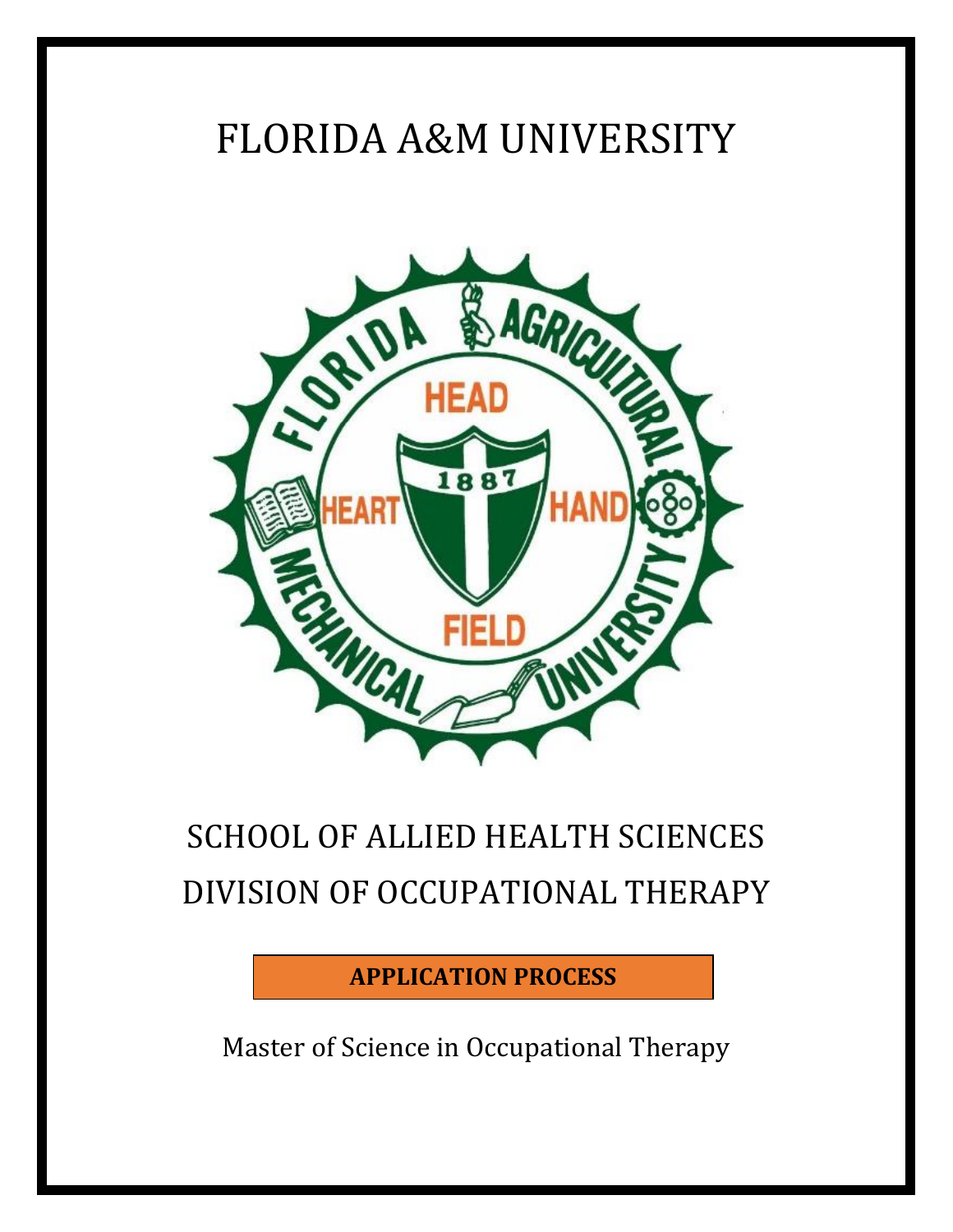

# **Florida Agricultural & Mechanical University School of Allied Health Sciences**

## **Division of Occupational Therapy Master of Science in Occupational Therapy (MSOT)**

## **APPLICATION PROCESS**

Thank you for your interest in the Florida A&M University's School of Allied Health Sciences' Master of Science in Occupational Therapy (MSOT) Program, accredited through the Accreditation Council of Occupational Therapy Education (ACOTE) of the American Occupational Therapy Association (AOTA) [www.acoteonline.org.](http://www.acoteonline.org/)

Applying to the MSOT Program is a **Two-Step** process in which applicants must:

- 1. **Applying to the Occupational Therapist Centralized Application Service (OTCAS)**. Go to [www.otcas.org,](http://www.otcas.org/) Select the "Create New Account" button to begin your application or enter your username and password to log back into your current OTCAS application. There is a non-refundable OTCAS Application fee (the fee is based on a graduated scale that varies according to the number of institutions you designate to receive your OTCAS application.) Be sure to **read all OTCAS and program-specific instructions** in order to properly complete the application process, including the submission of transcripts, references, test scores, OT observation hours, essay, supplemental materials, and other important items the Florida A&M University MSOT Program requires.
	- Allow up to **4 weeks** for OTCAS to process and verify your application once your application, official transcripts, and fee are received. Applying early is a good way to avoid mishaps with missing information and deadlines OTCAS has in place.
	- You are encouraged to pay the OTCAS Application fee online by credit card (OTCAS accepts VISA and MASTERCARD credit cards ONLY.)
	- If you choose the money order option, go to <https://portal.otcas.org/otcasHelpPages/instructions/application-fee/> for proper instructions and a mailing address. FYI the instructions are imperative to your money order being received.
- **2. Florida A&M University's School of Graduate Studies & Research** requires applicants have a Graduate Studies & Research Application completed and submitted online [\(https://graduateschool.famu.edu/students/prospective/index.php\)](https://graduateschool.famu.edu/students/prospective/index.php) with a \$30.00 non-refundable application fee. Only the application is required. All other documents, including the official transcripts(s), are obtained through OTCAS.

## **APPLICATION REQUIREMENTS FOR THE MSOT PROGRAM**

The procedures and requirements for admission into the University and the MSOT Program are outlined within this packet. The information given must be complete and submitted by **ALL** applicants. The Admission Committee will only consider candidates whose applications are "Complete," therefore it is your responsibility to ensure all your materials have been received by OTCAS (ww.otcas.org) and by the School of Graduate Studies & Research. Eligible candidates may be interviewed by the Admissions Committee.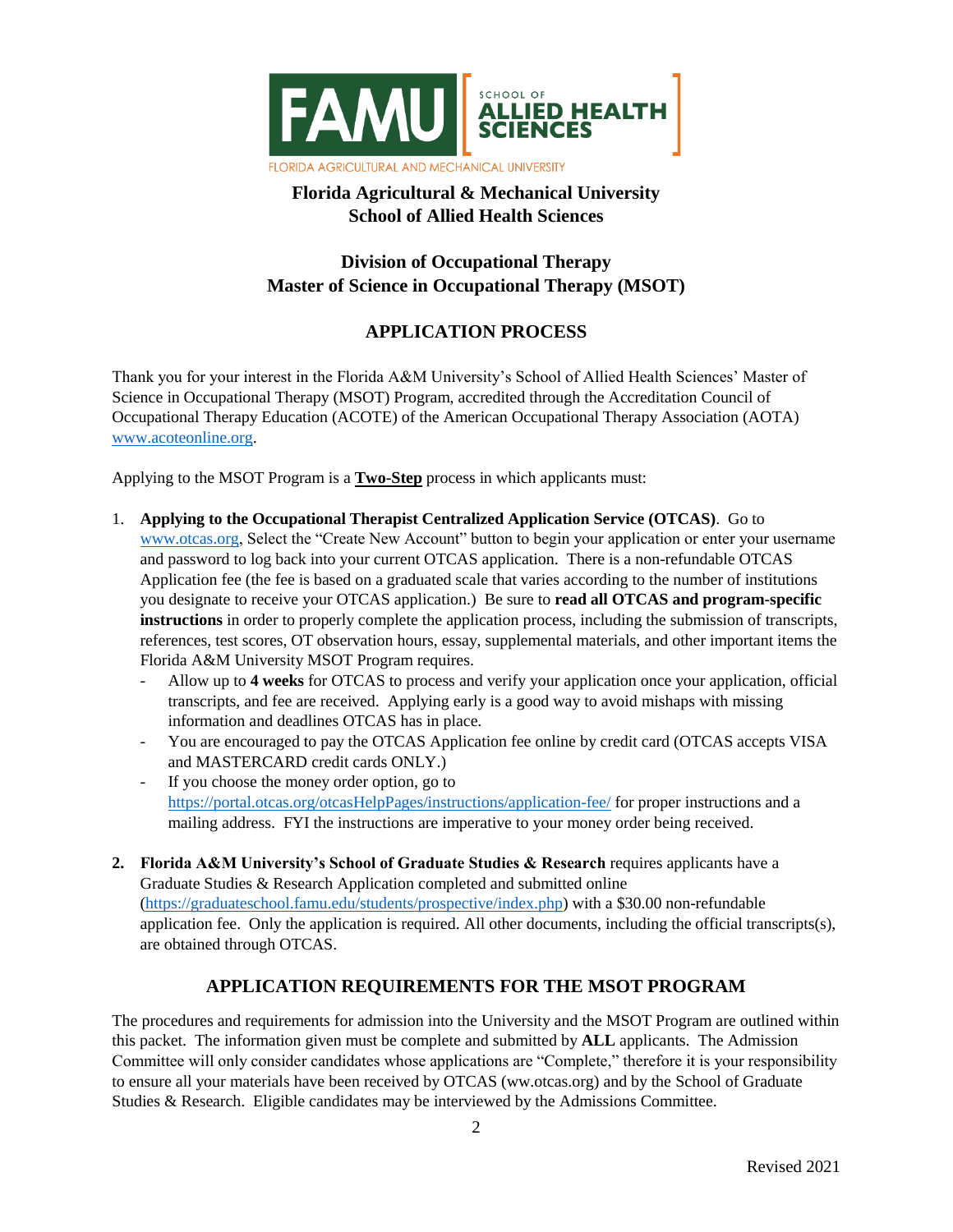The MSOT Program selects applicants based on the completion of all requirements within the packet.

- 1. The candidate **MUST** meet the following **minimum** requirements identified by the University and send scores to OTCAS and the School of Graduate Studies & Research.
	- A. A baccalaureate degree from an accredited college or university or an equivalent degree from an institution of recognized standing in another country. No particular undergraduate degree or concentration is required. Diversity of backgrounds in encouraged.
	- B. A **GPA of 3.0 or better** in the last 60 semester hours (or equivalent) of completed undergraduate coursework.
	- C. Completion of **ALL prerequisite** coursework by Spring of the admission year with a **GPA of 3.0** better.
	- D. An official **score of 300 or better on the combined Quantitative and Verbal sections of the Graduate Record Examination (GRE) and a GRE Analytical Writing score of 3.5 or better**.
	- Official scores should be submitted to OTCAS and the School of Graduate Studies & Research by **the application deadline** (Institution Code: **FAMU #5215**) The GRE is optional for the fall 2022 admission process.
		- E. Students from countries where English is not the official and primary language must also take and receive a **score of at least 250 on the computer version or 500 on the written version of the Test of English as a Foreign Language (TOEFL)**.
	- Official scores should be submitted to OTCAS and the School of Graduate Studies & Research by the application deadline (Institution Code: **FAMU #5215**)
		- F. Be sure that your GRE score is not more than 5 years old.
- 2. **Transcripts:** Applicants must submit OFFICIAL copies of all transcripts from ALL colleges and/or universities attended to OTCAS. Transcripts from foreign colleges and universities must be evaluated by an accepted international credentialing agency before being sent to OTCAS. **Course Description:** You may be contacted to submit a syllabus or course description to the Division if there is a question. [brittany.nash@famu.edu](http://brittany.nash@famu.edu)
- 3. **Clinical Observation (Volunteer)/Work Hours:** Candidates for admission to graduate level coursework must provide documentation of **significant inquiry** into the practice of Occupational Therapy. Documentation must reflect **completion of a minimum of forty (40) hours** of clinical observation and/or work experience in at least **two (2)** Occupational Therapy settings (i.e. Hospital, Outpatient Clinic, Skilled Nursing Facility, or School System). Documented evidence must be submitted to OTCAS [\(www.otcas.org\)](http://www.otcas.org/) **signed by a licensed/registered occupational therapist**. This is optional for fall 2022 admissions.
- 4. **Letters of Recommendation:** Applicants MUST submit **three (3) letters of recommendation** (using the Reference Information Form provided by OTCAS) from:
	- A. The first recommendation letter from **an instructor**.
	- B. The second recommendation letter from **a supervisor in a professional or work capacity**.
	- C. The third recommendation letter from **a health care or related profession**.

**\*\*Letters of Recommendation CANNOT be from any of the FAMU OT Faculty members.\*\***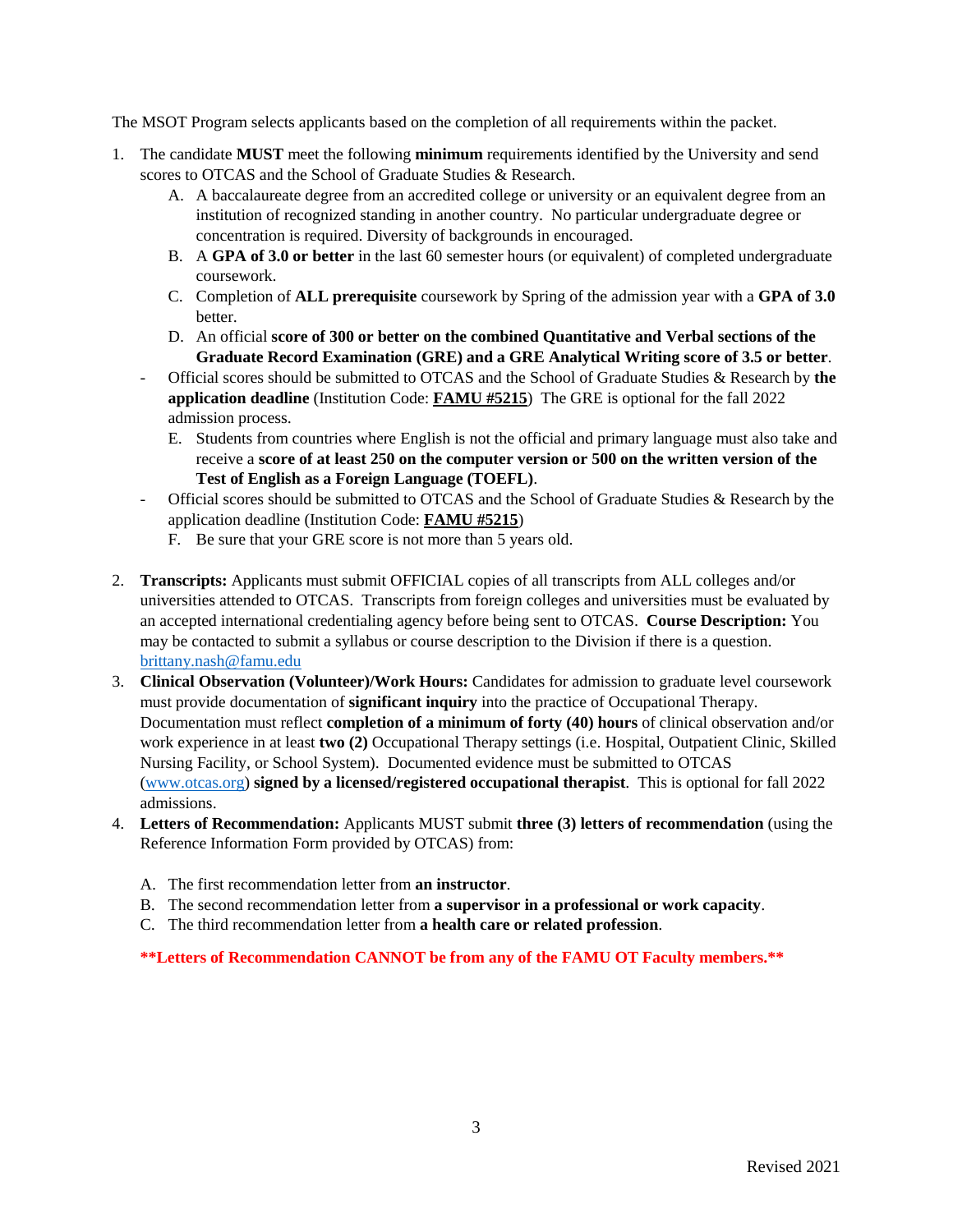### **PREREQUISITE COURSES**

The following prerequisite courses must have been taken within the past 10 years, and the overall GPA for these courses must be a 3.0 or better. Indicate where and when these courses were taken, and the grades received for each course (the information is listed on OTCAS):

| <b>Course Title</b>                        | <b>Credits</b> | Date Taken | <b>Institution</b> | Grade |
|--------------------------------------------|----------------|------------|--------------------|-------|
| Human Growth and Development/Lifespan      | 3              |            |                    |       |
| Introduction to Anthropology or Sociology  | 3              |            |                    |       |
| Introduction to Psychology                 | 3              |            |                    |       |
| Abnormal Psychology or equivalent          | 3              |            |                    |       |
| General Biology Lecture                    | 3              |            |                    |       |
| General Biology Lab                        |                |            |                    |       |
| College Physics I and lab (substitute:     | 3 or 4         |            |                    |       |
| Kinesiology w/out Lab)                     |                |            |                    |       |
| Anatomy and Physiology I                   | 3              |            |                    |       |
| Anatomy and Physiology I Lab               |                |            |                    |       |
| Anatomy and Physiology II                  | 3              |            |                    |       |
| Anatomy and Physiology II Lab              |                |            |                    |       |
| <b>Introduction to Statistics</b>          |                |            |                    |       |
| <b>Total Required Prerequisite Credits</b> | $30 - 31$      |            |                    |       |

**\*\*The School of Graduate Studies & Research does NOT recognize Plus (+)/Minus (-) grade categorization at this time.\*\***

**\*\*Any course not completed will delay a definitive answer regarding admission to the MSOT Program. All prerequisite courses must be completed prior to the start of the program.\*\***

Visit our website:<https://ahealth.famu.edu/departments-and-centers/occupational-therapy/msot-program.php>